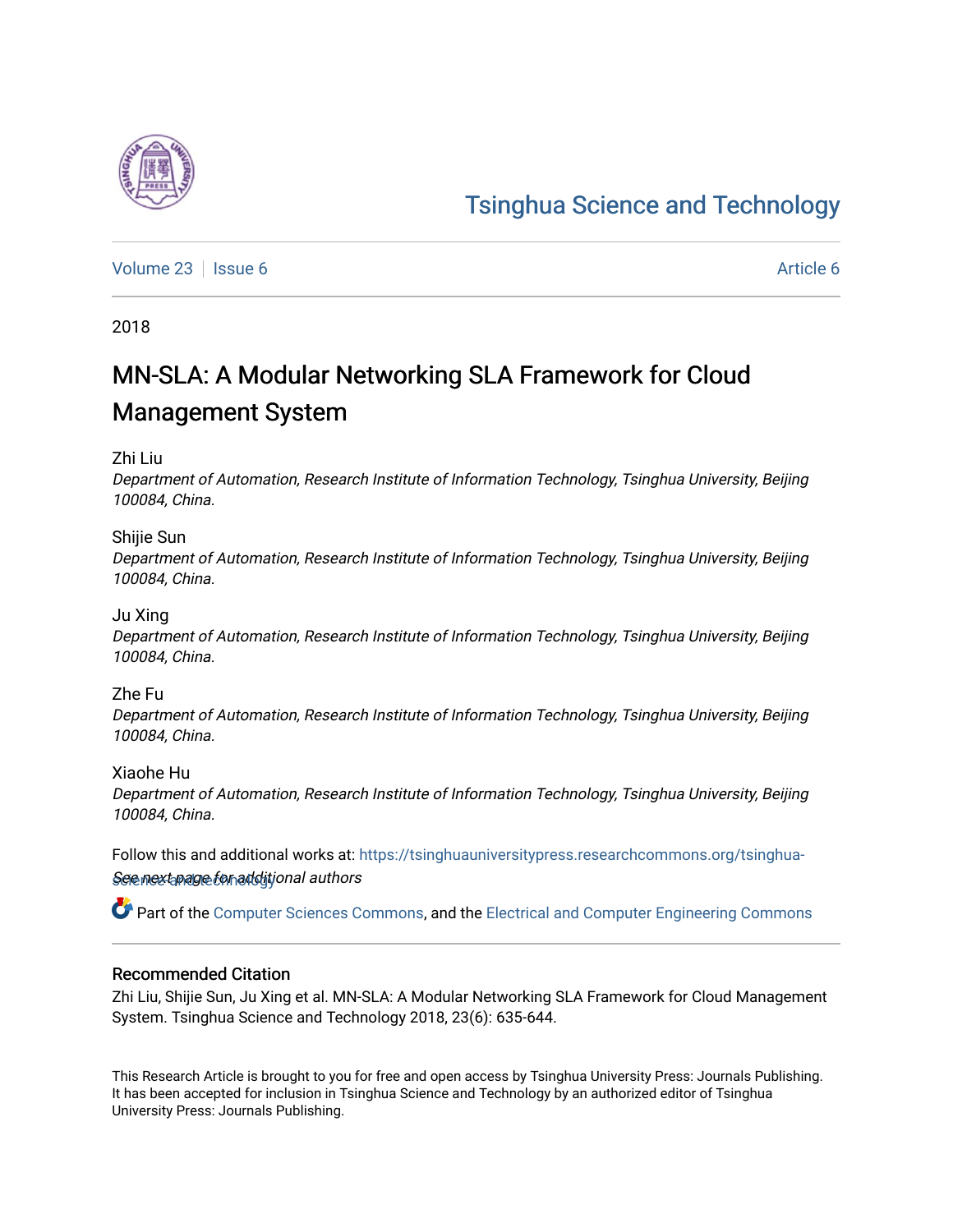# MN-SLA: A Modular Networking SLA Framework for Cloud Management System

# Authors

Zhi Liu, Shijie Sun, Ju Xing, Zhe Fu, Xiaohe Hu, Jianwen Pi, Xiaofeng Yang, Yunsong Lu, and Jun Li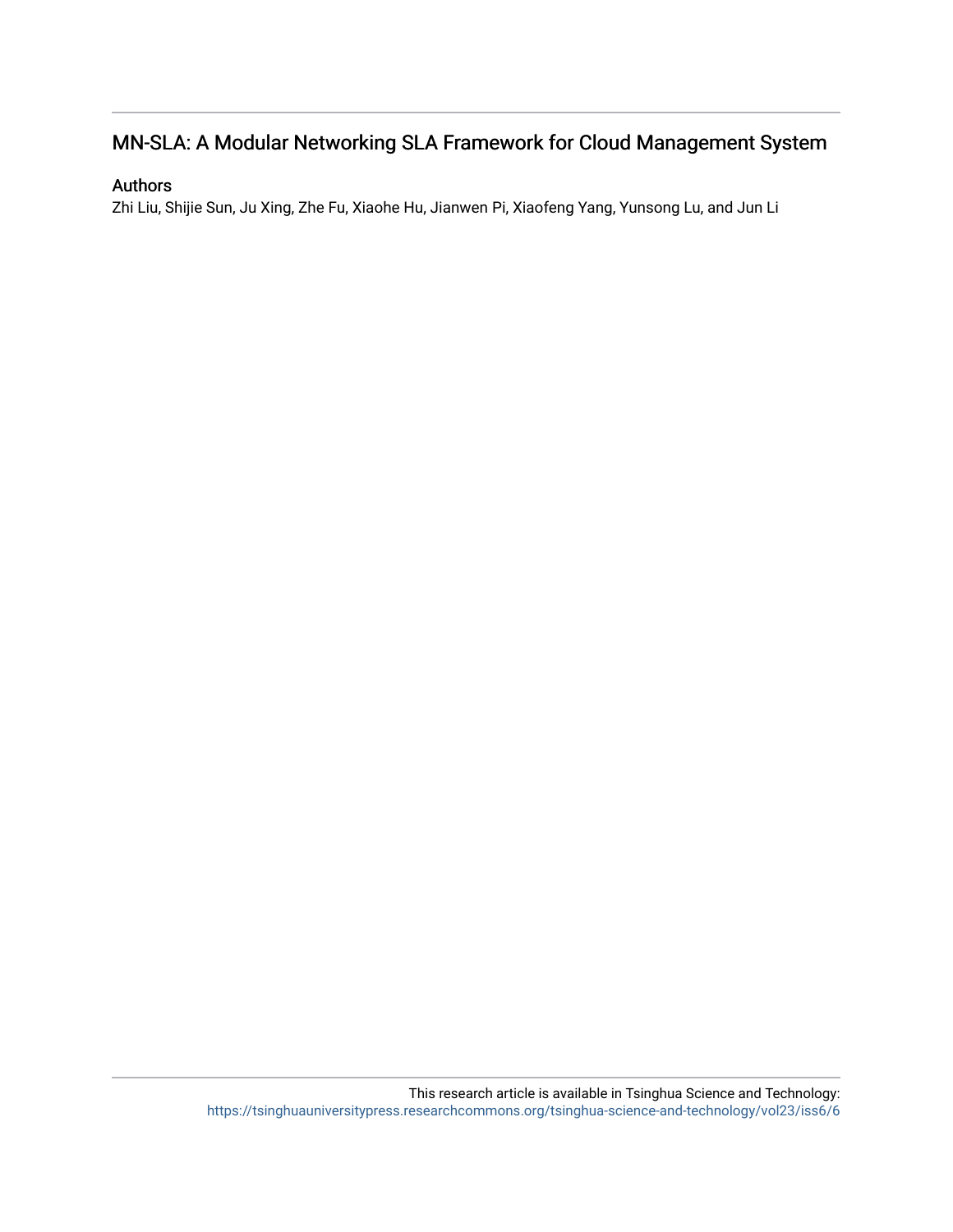TSINGHUA SCIENCE AND TECHNOLOGY ISSN 1007-0214 01/10 pp 635–644 DOI: 10.26599 / TST.2018.9010062 Volume 23, Number 6, December 2018

# MN-SLA: A Modular Networking SLA Framework for Cloud Management System

Zhi Liu, Shijie Sun, Ju Xing, Zhe Fu, Xiaohe Hu, Jianwen Pi, Xiaofeng Yang, Yunsong Lu, and Jun Li*<sup>∗</sup>*

Abstract: With the proliferation of cloud services and development of fine-grained virtualization techniques, the Cloud Management System (CMS) is required to manage multiple resources efficiently for the large-scale, highdensity computing units. Specifically, providing guaranteed networking Service Level Agreement (SLA) has become a challenge. This paper proposes MN-SLA (Modular Networking SLA), a framework to provide networking SLA and to enable its seamless integration with existing CMSes. Targeting at a modular, general, robust, and efficient design, MN-SLA abstracts general interacting Application Programming Interfaces (APIs) between CMS and SLA subsystem, and it is able to accomplish the integration with minor modifications to CMS. The evaluations based on large scale simulation show that the proposed networking SLA scheduling is promising in terms of resource utilization, being able to accommodate at least 1.4*×* the number of instances of its competitors.

Key words: networking; service level agreement; cloud management system

# 1 Introduction

As the foundation of the multi-tenancy cloud, Cloud Management System (CMS) takes the responsibility of managing the resources of cloud infrastructure and provisioning the computing instances for tenants. Server virtualization technologies have enabled the fine-grained

- *•* Jun Li is with Research Institute of Information Technology, Tsinghua National Lab for Information Science and Technology, Tsinghua University, Beijing 100084, China. E-mail: junl@tsinghua.edu.cn.
- *•* Jianwen Pi, Xiaofeng Yang, and Yunsong Lu are with Huawei Inc., Santa Clara, CA 95050, USA. Email: Jianwen.Pi@huawei.com; Karl.Yang@huawei.com; Yunsong.Lu@huawei.com.
- *∗* To whom correspondence should be addressed. Manuscript received: 2017-01-08; accepted: 2017-02-22

slicing and allocation of resources like CPU, memory, and  $disk<sup>[1]</sup>$ , while networking resource allocation has always been a challenge in multi-tenancy cloud. On one hand, logically neighboring instances of the same tenant could be scattered across multiple servers, but should be interconnected as if they were in the same Local Area Network  $(LAN)^{[2]}$ . Besides, physically neighboring instances of multiple tenants should be strictly isolated to guarantee security, even though they are located within the same server. Efforts in both academia and industry have been addressing the networking problem by leveraging Software Defined Networking (SDN) technique and its most popular application—network virtualization<sup>[3]</sup>.

Taking an in-depth analysis from the perspective of resources, it could be observed that resources like CPU, memory, disk, and even cache $[4]$  could possibly be provisioned with Service Level Agreement (SLA), claiming the reservation of certain resource quantity and quality. However, current CMSes have not been able to address the SLA for network resource, leaving multiple tenants to share the physical bandwidth in an unrestrained manner. One might imply that network may not be as busy as CPU or memory, and will be less noticeable during

*<sup>•</sup>* Zhi Liu, Shijie Sun, Ju Xing, Zhe Fu, and Xiaohe Hu are with Department of Automation, Research Institute of Information Technology, Tsinghua University, Beijing 100084, China. E-mail: zhi-liu12@mails.tsinghua.edu.cn; ssj13@mails.tsinghua.edu.cn; xingj15@mails.tsinghua. edu.cn; fu-z13@mails.tsinghua.edu.cn; hu-xh14 @mails.tsinghua.edu.cn.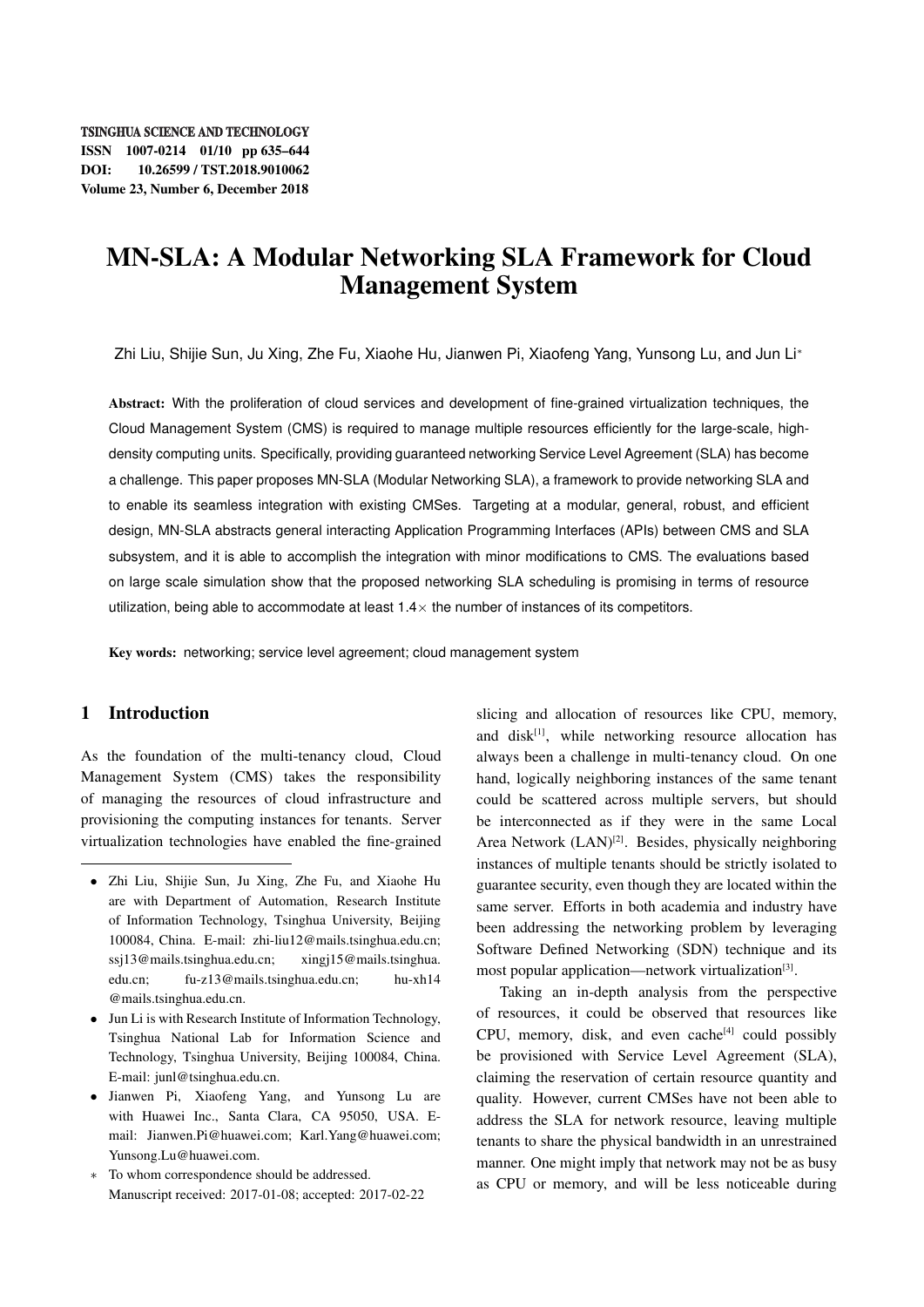the peak time. However, a recent shift from traditional Virtual Machine (VM) based service to container based "microservice" significantly aggravated the networking problem. Containers are lightweight and could be provisioned 1–2 orders more than the number of virtual machine on single machine<sup>[5]</sup>, making the networking resource even more constrained.

This paper addresses the problem by proposing MN-SLA, a Modular Networking SLA framework for the CMS. MN-SLA abstracts general interacting Application Programming Interfaces (APIs) between CMS and SLA subsystem, and it is able to accomplish the integration with minor modifications to CMS. Also, the framework is able to provide networking SLA under different SLA enforcement modes. Preliminary evaluation results show that the proposed SLA scheduling algorithm is promising in terms of network resource utilization and is able to accommodate at least 1.4*×* the number of instances of its competitors. The rest of this paper is organized as follows: Section 2 gives the background of networking SLA in multi-tenancy cloud and summarizes the design challenges of SLA subsystem; Section 3 introduces the architecture and design of MN-SLA, and elaborates how this framework addresses the design challenges. The proposed SLA scheduling algorithms are illustrated in Section 4, followed by implementation and evaluation in Section 5. In Section 6, we conclude this paper as well as discuss about the future work.

# 2 Background

Currently, most services of cloud are based on VMs. As container technology moves into maturity and application deployment in containers has become automated $[6, 7]$ , container-based cloud services become promising and are already adopted by many top cloud providers $[8, 9]$  in their services. There are also scenarios which require both VM and container deployment $[10]$ . Therefore, in this paper, we discuss the SLA solution for general computing units, and use the term "instance" to represent both VM and container.

Networking SLA in this paper is taken mostly as network bandwidth SLA, this is due to the fact that other network measurements like latency is more nondeterministic, and is affected by many factors such as queuing in software and hardware switches<sup>[11]</sup>, application response, and server IO, etc. From the perspective of users, the SLA intentions are specified based on a "service" model as shown in Fig. 1. Instances are categorized by services based on their functionality, and services could be interconnected with internet or other services by logical "linking". Networking SLA parameters could be specified on the above linkings. For example, a cloud tenant might specify certain amount of bandwidth to be reserved between his web service and database service. However, inter-service SLA is not straight-forward to implement since the number of instances in each service could change as the service scales horizontally. Therefore, this paper considers two schemes of SLA specifications, and either of them maps the inter-service SLA into inter-instance SLA differently.

The first one is "fixed inter-instance bandwidth". The bandwidth on the linking represents that such amount of bandwidth should be reserved between any pair of instances of interconnected services. The second scheme is "fixed aggregated inter-service bandwidth". In this case, the numbers on linkings represent the aggregated bandwidth between the services, and the inter-instance bandwidth is derived by dividing the aggregate bandwidth equally among all of the instance pairs. With such finegrained inter-instance SLA, the dataplane policy entries could be generated and enforced to the appropriate switches.



The SLA framework should be able to manage network resources efficiently, and should also integrate with

Fig. 1 SLA user definition model.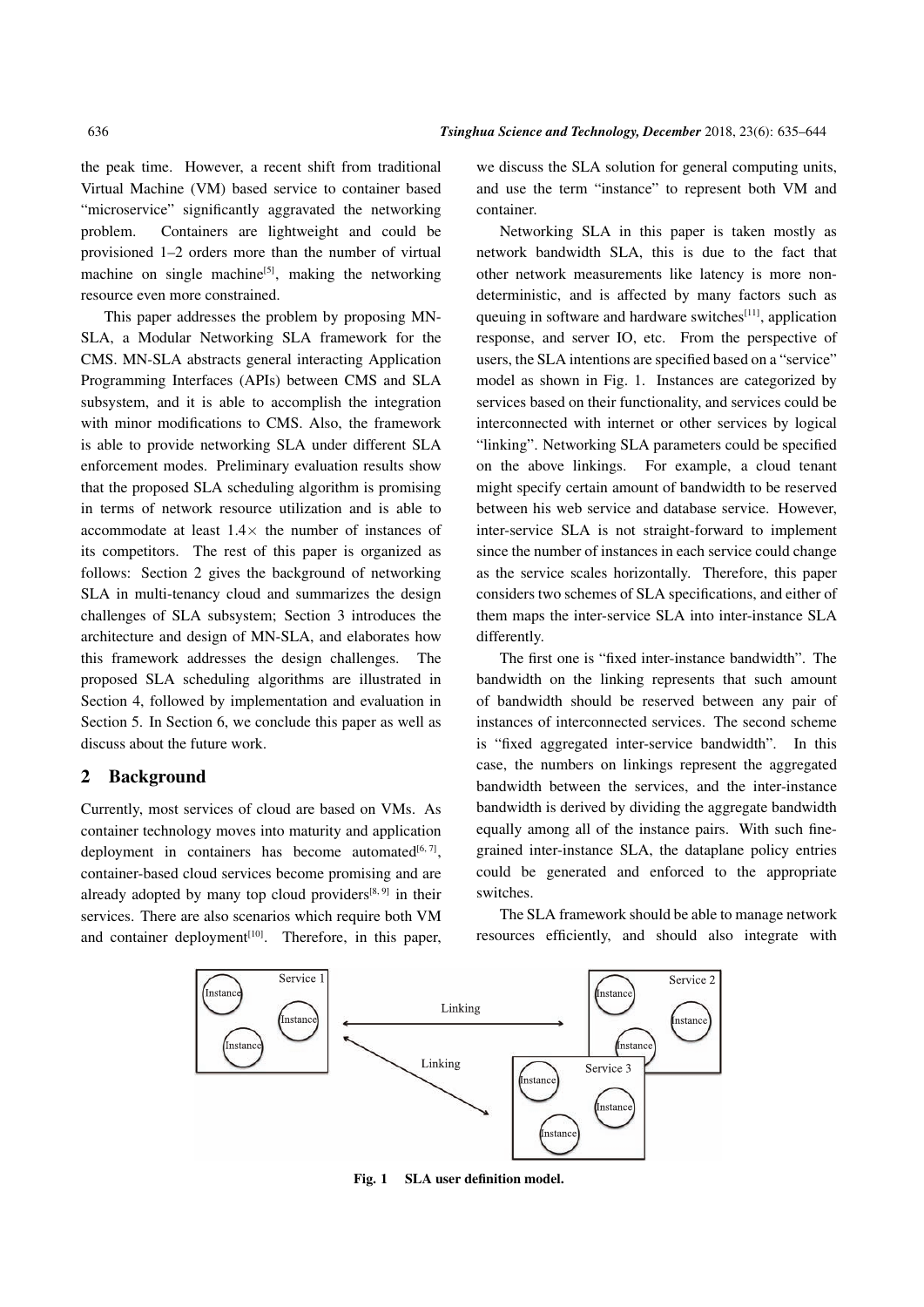existing CMSes seamlessly. Currently, there have been varieties of CMS in production and it would be too disruptive to re-factor them in order to add the networking SLA functionality. In addition, CMS is the final decision point of instance deployment and maintains information essential to SLA enforcement. Therefore, there should be mechanisms for such information to be exchanged and synchronized between CMS and SLA subsystem. Given that different CMSes might consume the SLA functionalities at different stages during the instance provisioning, the design should be adaptive to these uncertainties.

To summarize, the design of the SLA subsystem should meet the following requirements.

*•* Modularity. The SLA subsystem should be a separate module and loosely coupled with CMS, and the integration should require minor modifications to the CMS.

*•* Generality. Different cloud management systems should call standard APIs to interact with SLA subsystem. These abstracted APIs should be able to deliver a wide range of SLA functionalities.

*•* Robustness. The SLA subsystem should be adaptive to different SLA enforcement modes, and should be able to handle the uncertainties of CMS to deliver the same SLA functionality.

*•* Efficiency. The SLA subsystem should carefully schedule the instance placement based on network resource, so that the CMS is able to accommodate more tenant instances.

# 3 MN-SLA Design

To meet the above design requirements, MN-SLA makes several design choices.

Separation of basic networking and SLA. Given that basic networking functionalities have already been incorporated by most existing CMSes, MN-SLA leaves basic networking unchanged in existing CMSes and only handles networking SLA functionalities. However, this also brings about the problem that the SLA subsystem is unaware of the locations, affiliations, and networking configurations of each instance, without which the SLA policies cannot be derived. Therefore, several APIs are designed for CMS and SLA subsystem to synchronize such information. One might think that this requires plenty of changes in CMS, but what is found indicates that many  $CMS$  implementations<sup>[7, 12]</sup> rely on some reliable datastore to keep their configurations for robustness. Such datastore is a perfect synchronization point, where SLA subsystem could be registered as a listener of any changes of instance configurations.

Offer-based scheduling. Generally, the CMS manages resources like CPU and memory to figure out the location for instance deployment. When integrating networking SLA subsystem with CMS, one important problem is how to incorporate network-oriented scheduling with the CMS placement. MN-SLA addresses this problem based on "offer-based scheduling". On each physical machine within the management domain, a CMS agent will report to the CMS its available resource in form of "offer". The CMS then sorts these offers according to the provisioning purposes, e.g., minimizing the overall maximum workload. To integrate with the SLA subsystem, the SLA plugin extracts these offers and consults the SLA subsystem for placement solutions considering network resource. The networking-oriented solution will be incorporated with results based on other resources (e.g., CPU and memory, etc.) to determine the final deployment location.

#### 3.1 Architecture and components

The overall architecture of our MN-SLA design and components are shown in Fig. 2.

• SLA plugin. The SLA plugin integrates the networking SLA functionalities with the CMS. It parses specifications from tenants and extracts the networking SLA intentions. In addition, it intercepts the offers of the CMS and consults the SLA subsystem for evaluation based on networking resource.

*•* API handler. The API handler receives Representational State Transfer (REST) requests from CMS, and extracts the type and payload of each request. The handler then calls the related modules in SLA subsystem to execute the request, and finally replies with the result returned.

*•* Deployment config manager. The deployment config manager is designed to get instance configurations from CMS, so that the SLA subsystem could be provided with the information like locations, affiliations, and networking configurations.

*•* SLA scheduler. The SLA scheduler is responsible for implementing the SLA sorting and adjustment algorithms, providing the evaluating or relocating results based on current network conditions.

• **SLA policy manager.** SLA policy manager handles the policy enforcement requests. It generates dataplane SLA policy entries and delegates the policy renderer to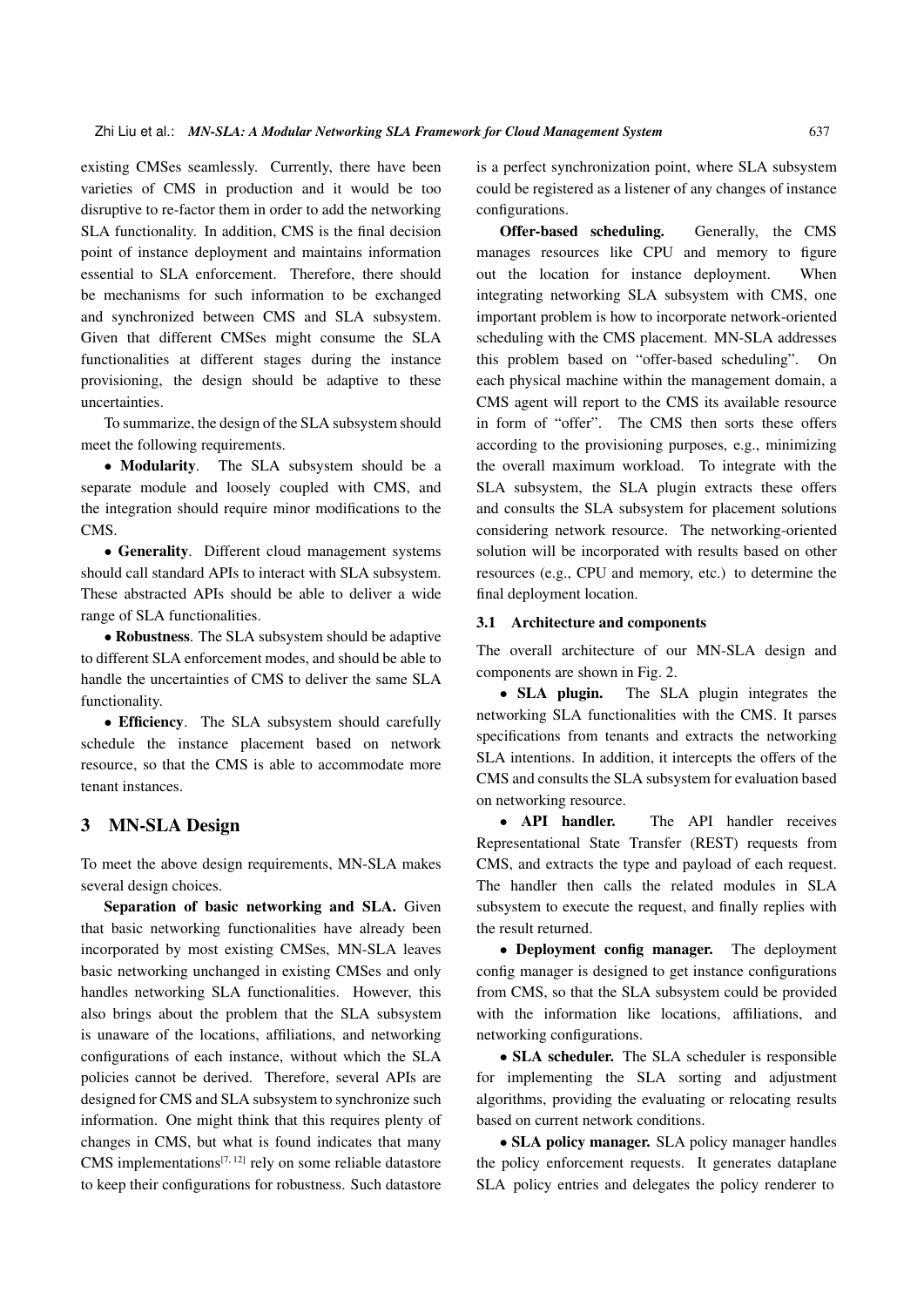

Fig. 2 Overall architecture of SLA subsystem.

push the policies to dataplane. Meanwhile, it maintains both the logical and dataplane policy entries in a database to simplify further policy modifications.

*•* Network resource manager. Network resource manager collects topology and link capacities from the underlying infrastructure. It also constructs a "network resource graph", which will be consumed by other modules for purposes such as calculating the capacity between instances or determining the policy enforcement point.

• Policy renderer. The policy renderer implements the actual dataplane policies to the OpenFlow-enabled switches. Since the implementing of SLA policy requires multiple southbound protocols, it hides the underlying complexity and provides a clean interface for SLA policy enforcement.

## 3.2 Execution modes and APIs

The SLA subsystem is designed to support user's SLA specification under different SLA enforcement modes. One important factor is the sequential order of SLA definition, i.e., user might define SLA policies either before or after the target instance is deployed, which has great impact of how networking SLA should be enforced. In the first case, the location of the target instance is carefully picked to avoid over-congestion. While in

the latter case, the instance has been deployed before networking SLA is specified and the SLA enforcement might fail. Therefore, the SLA subsystem is designed to support two modes to accommodate SLA intentions proactive mode and passive mode. To support the implementation of the above two modes, a group of standard APIs are designed, as listed in Table 1.

#### 3.2.1 Proactive mode

In proactive mode, a user defines the services with the intermediate networking SLA specification. When the user submits a request to deploy an instance, the SLA plugin extracts the offers and SLA specifications from the CMS, and issues an SLASortingRequest() to the SLA subsystem. On receiving the request, the service affiliation and its SLA peers could be derived. The SLA subsystem returns with offers sorted according to their satisfaction of the SLA specifications. The CMS then picks the final location to deploy this instance, and passes the deployment information via InstanceDeployInfo() to the SLA subsystem. Finally, the CMS calls the SLAPolicyEnforcement() to delegate the SLA subsystem for enforcing the corresponding SLA policies.

### 3.2.2 Passive mode

In passive mode, the CMS first deploys the target instances without calling SLASortingRequest() beforehand. It then

Table 1 SLA APIs.

| API                                         | Description                                                                           |
|---------------------------------------------|---------------------------------------------------------------------------------------|
| SLAS orting Request (SLAIntention, offers)  | Consult SLA subsystem for ordered offer according to networking SLA                   |
| InstanceDeployInfo (InstanceInfo)           | CMS passes instance deployment information to SLA subsystem                           |
| SLAPolicyEnforcement (InstanceSLASpec)      | CMS delegates the SLA subsystem to enforce the dataplane policies                     |
| SLAAdjustmentRequest (SLAIntention, offers) | CMS delegates the SLA subsystem to release network resource for current SLA intention |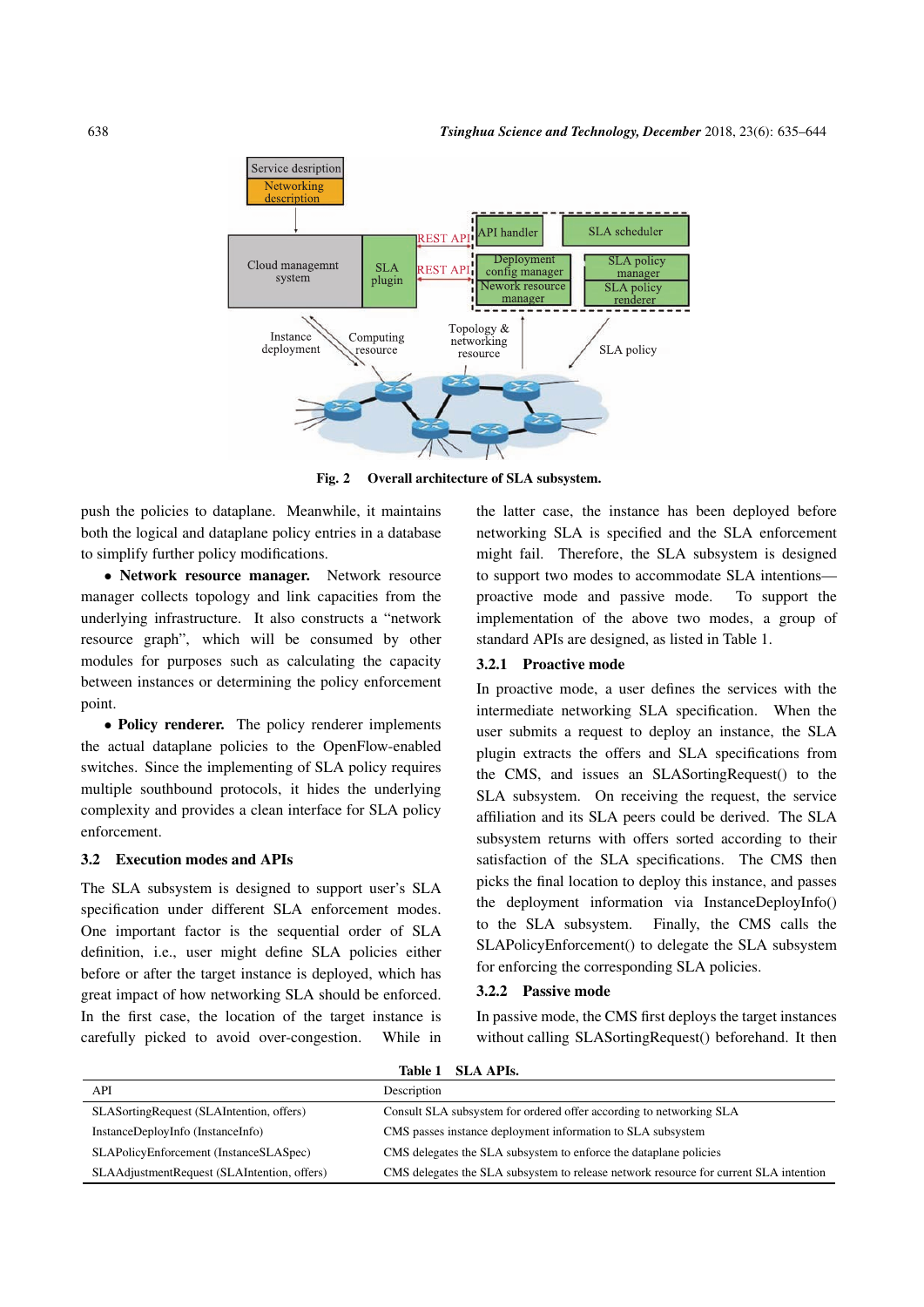issues an SLAPolicyEnforcement() to push the SLA polices. Since the capacity of links can be inadequate due to non-optimized placement, the enforcement request will return with a failure. In this case, the CMS will issue an SLAAdjustmentRequest() to ask for instance relocation, in order to release enough bandwidth. The SLA subsystem then returns with adjustment (i.e., instance relocation) solutions and the CMS picks one. The CMS then migrates the instances and informs the SLA subsystem by calling InstanceDeployInfo(). The SLA subsystem will update the corresponding SLA dataplane policy entries based on the new instance locations. Finally, the CMS will issue another SLAPolicyEnforcement() after the adjustment.

# 4 SLA Scheduling Algorithms

The SLA scheduling algorithm is responsible for providing solutions of instance placement to CMS based on current network capacity. The scheduling of networking resource is different from other resources like CPU and memory, which only need to consider the local resource fulfillment. The evaluation of each offer requires checking the paths between all inter-connecting peers, and the capacity of each path relies on all its belonging links. Therefore, the scheduling algorithm requires complex calculation based on the topology, network resource, and instance locations.

There are a couple of works that focussed on network resource scheduling. Each of them addresses the problem from different perspectives. Faircloud<sup>[13]</sup> and NeTShare<sup>[14]</sup> proposed several different models to divide the network resource when bandwidth is insufficient. However, these solutions focus on the fairness among multiple flows or tenants when the network is over-congested, and do not provide guaranteed networking SLA for tenants.

Oktopus<sup>[15]</sup> proposed the abstraction of "virtual" cluster" to describe the network resource requirements. It proposed a greedy algorithm that finds the lowest topology hierarchy to accommodate the whole virtual cluster and reserve network resource for its inter-connected instances. However, the placement is done in granularity of cluster, which indicates that the tenants should be aware of their whole network structure and requirements beforehand. Such assumptions do not hold since cloud tenants mostly add instances incrementally as their services scale up. On the other hand, Ref. [16] schedules the network resource in granularity of Jobs/Tasks, and considers the time varying characteristic of network utilization. It tries to interleave high-demand workloads with low-demand ones, and thus achieves high link utilization. Such proposal works for

workloads like batch computing tasks, but not for tenants that occupy the instances and network bandwidth for a long time. In addition, it requires the networking utilization profile of various tasks, which is hard to acquire and may change quickly in production systems. Therefore, it could be observed that existing solutions do not support guaranteed networking SLA in an incremental manner, and new scheduling abstractions and algorithms are required to address the problem.

On the other hand, the scheduling algorithm should prevent complex calculation, in order to return the result within a predictable amount of time. To accelerate the computation, the algorithm is designed to rely on some pre-calculated structures, i.e., the Network Resource Matrix (nr\_matrix), the Distance Matrix (d\_matrix), and the Network Resource Graph (nr graph). These structures store the information for each "Deployment Entity(DE)", which is the lowest level entity that could instantiate an instance. In the following discussions, the term "DE" refers to a host in our physical setup. (A DE can also be a VM in some scenarios, where containers are considered to be deployed on such DEs.)

*•* Network resource matrix stores the available network resource between any DEs, it is an  $N \times N$  matrix where *N* is the number of DEs in the system. For each DE pair, the corresponding value is the available network resource (bandwidth capacity) along their interconnecting path. Though generating paths for all DE pairs is timeconsuming, the paths could be generated only when the topology changes. The bandwidth capacity is incrementally updated after each bandwidth allocation, enabling fast calculation of the evaluating results.

• Distance matrix stores the distances between any DEs, and also has a size of *N×N*. The distance is counted in terms of number of hops between the DEs. The longer the distance is, the more links it occupies. When the SLA sorting algorithm evaluates the offers according to locality, it consults this distance matrix for each inter-connected pair. Also, such distance information is essential for further enforcing networking latency SLA, which will be included in our future work.

*•* Network resource graph is constructed by the network resource manager. The graph is consulted to generate the path and the available capacity between any DE pair. The construction and update of distance matrix and network resource matrix also rely on this graph.

In addition, cloud data center networks are always constructed with hierarchy<sup>[17]</sup>, where high-layer links carry a larger amount of aggregated traffic and are prune to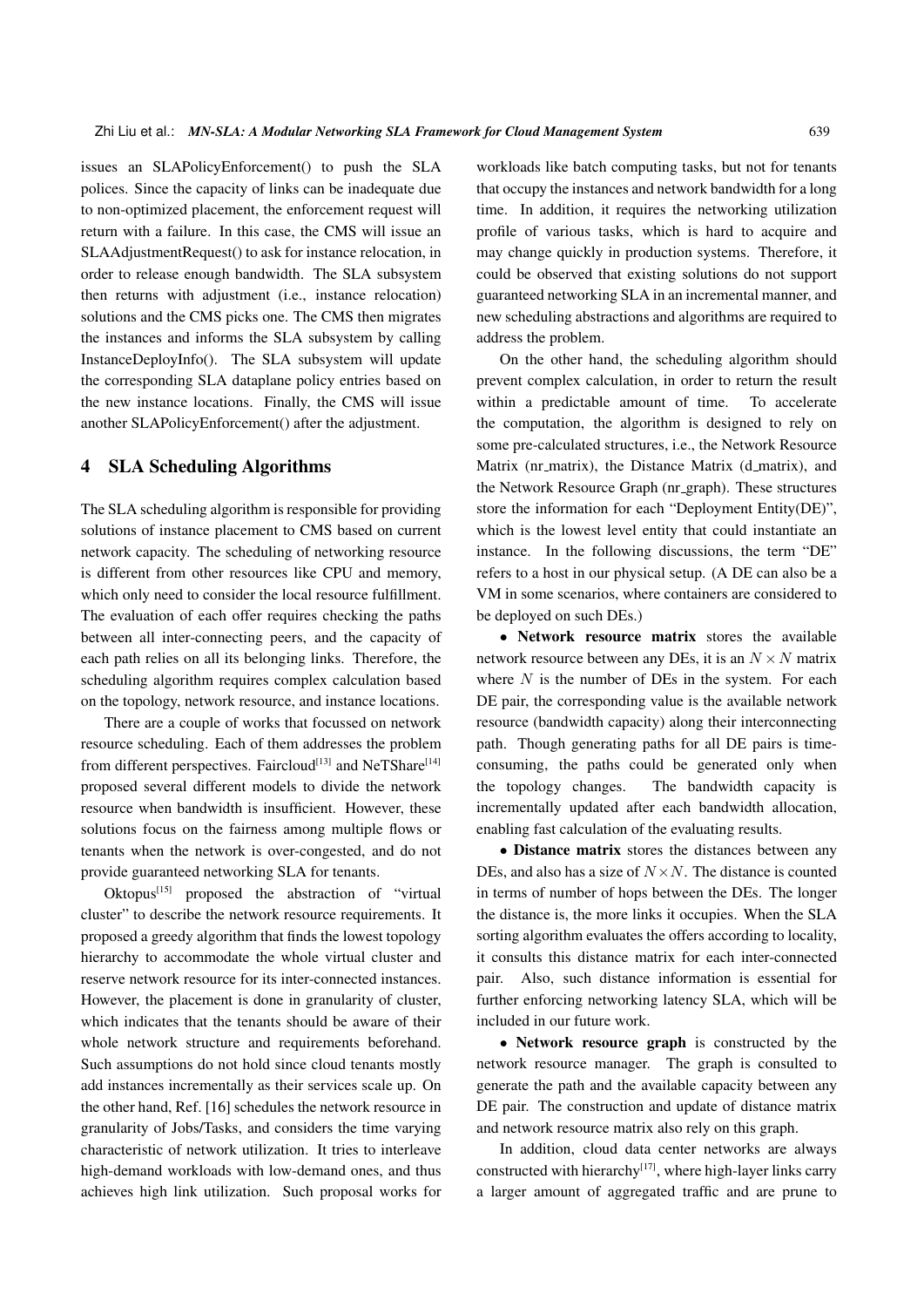congestion<sup>[18]</sup>. Thus localization is an important concern to relieve the pressure of high-layer links, as well as to reduce the communication latency. Therefore, distance and overall link utilization are two important metrics for our heuristic. The goal of our SLA scheduling algorithm is to introduce least load increase to links, and to place the communicating instances as close as possible.

#### 4.1 SLA sorting algorithm

Given the offers to be evaluated and user's SLA intention, the offers are sorted according to the network capacity. Since CMS might deliver a large number of offers to be evaluated at a time, which might result in unpredictable response time, the sorting algorithm is designed to return at most *C* offers. The algorithm firstly sorts the offers based on the distance between the interconnecting instances, then filters out the offers that cannot meet the SLA specifications, and finally evaluates each offer and returns at most *C* feasible offers according to its minmax optimization goal, then reserves the network resource based on the SLA specification.

As shown in the pseudo code, the evaluating algorithm (Algorithm 1) is conducted in the following steps.

| Algorithm 1 SLA sorting algorithm                                          |
|----------------------------------------------------------------------------|
| 1: function SLASORTINGALGORITHM (sla_intention,                            |
| offers, c)                                                                 |
| $\triangleright$ Sort the offers by total distance of peers<br>2:          |
| $offsets = SortByDis$ (offers, d_matrix)<br>3:                             |
| $\triangleright$ Evaluate each offer until getting c feasible offers<br>4: |
| $feasible_number = 0$<br>5:                                                |
| for ofr in offers do<br>6:                                                 |
| $cost[ofr] = 0$<br>7:                                                      |
| is_feasible = $1$<br>8:                                                    |
| DeployInstance (r_graph, nr_matrix, sla_intention, ofr)<br>9:              |
| for conn in sla_intention do<br>10:                                        |
| $\triangleright$ Remove the offers exceeding bandwidth limit<br>11:        |
| <b>if</b> nr_matrix[ofr][conn['peer']] $> 1.0$ then<br>12:                 |
| is_feasible = $0$<br>13:                                                   |
| offers.remove (ofr)<br>14:                                                 |
| <b>break</b><br>15:                                                        |
| end if<br>16:                                                              |
| $\triangleright$ Update the cost of the offer<br>17:                       |
| $cost[off] += nr_matrix[off][conn['peer']]$<br>18:                         |
| end for<br>19:                                                             |
| $feasible_number = is_features$<br>20:                                     |
| RemoveInstance (r_graph, nr_matrix, sla_intention, ofr)<br>21:             |
| $\triangleright$ Only keep the first c offers<br>22:                       |
| <b>if</b> feasible_num $\geq$ c <b>then</b><br>23:                         |
| <b>break</b><br>24:                                                        |
| end if<br>25:                                                              |
| end for<br>26:                                                             |
| $\triangleright$ Sort the feasible num offers by cost<br>27:               |
| $offsets = SortByCost (offers, cost, feasible_number)$<br>28:              |
| return offers<br>29:                                                       |
| 30: end function                                                           |

## 4.1.1 Offer sorting

For each candidate offer, the algorithm calculates the total distance between the interconnected pairs involved in this SLA intention. The calculation directly refers to the values in the distance matrix and the complexity will be  $O(N \times P)$ , where *N* is the number of offers and *P* is the number of peering instances. Later, the algorithm sorts the offers according to this distance, resulting in the offer with least total distance to appear first after sorting. The intuition is that the offers with better locality will be further evaluated first, and the complexity of the sorting will be  $O(N \times \log N)$ .

#### 4.1.2 Offer filtering

Since SLA policies are specified in a high-level manner (e.g., service-to-service), each offer requires evaluating the network resources between multiple peering DEs. The algorithm consults the deployment config manager to determine which instances are related to the policy and convert the original inter-instance demands to corresponding inter-DE demands. The network resource matrix will be consulted to filter out the offers without enough network resource. Since each peering DE could be filtered with  $O(1)$  complexity, the fulfillment of each offer could be derived within *O*(*P*). If none of the DE meets the SLA intention, the algorithm will return with an empty list indicating the network capacity is insufficient.

# 4.1.3 Offer evaluating

To save the time for evaluating, the algorithm evaluates at most the first *C* feasible offers. For each offer, the algorithm places the instance and adds the load to the involved paths. Then the algorithm calculates the cost of this offer according to the remaining capacity of the related links. The cost is generated by summing up the max link utilization ratio of each involved path. Finally the returned offers are sorted by cost in the ascending order.

### 4.2 SLA adjustment algorithm

The SLA adjustment algorithm (Algorithm 2) is called when processing an SLAAdjustmentRequest, following the failure of previous SLASortingRequest or SLAPolicyEnforcement. Given the desired SLA intention, the goal of SLAAdjustmentAlgorithm is to generate several instance relocating solutions so that the SLA intention could be accommodated. The SLA intention is included in the SLAAdjustmentRequest, which should be the same as previous failed SLASortingRequest. The SLA adjustment algorithm runs in the following steps.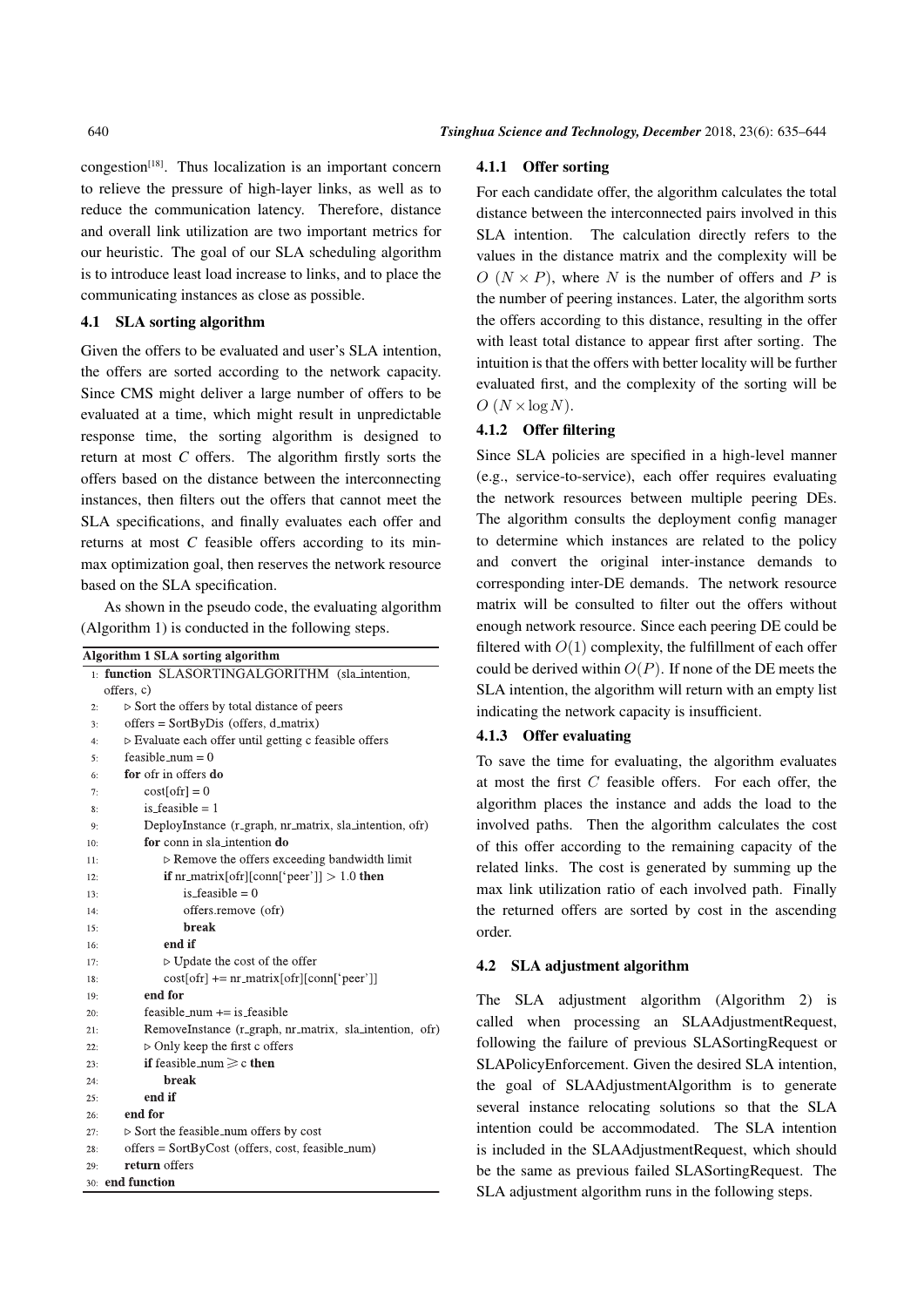|            | Algorithm 2 SLA adjustment algorithm                                        |
|------------|-----------------------------------------------------------------------------|
|            | <b>SLAADJUSTMENTALGORITHM</b><br>1: function                                |
|            | $sla$ intention, offers, c)                                                 |
| 2:         | for ofr in offers do                                                        |
| 3:         | exceeded_traffic $[ofr] = 0$                                                |
| 4:         | DeployInstance (r_graph, nr_matrix, sla_intention, ofr)                     |
| 5:         | for conn in sla_intention do                                                |
| 6:         | $\triangleright$ Compute total exceeded traffic                             |
| 7:         | <b>if</b> nr matrix[ofr][conn['peer']] $> 1.0$ then                         |
| 8:         | path = r_graph.FindPath (ofr, conn['peer'])                                 |
| 9:         | exceeded_traffic[ofr]+=path.ExceededTraffic()                               |
| 10:        | end if                                                                      |
| 11:        | end for                                                                     |
| 12:        | RemoveInstance (r_graph, nr_matrix, sla_intention, ofr)                     |
| 13:        | end for                                                                     |
| 14:        |                                                                             |
| 15:        | $\triangleright$ Sort offers by exceeded traffic and keep the best c offers |
| 16:        | offers = SortByExceededTraffic (offers, exceeded_traffic)                   |
| 17:        | offers = offers[0 : c]                                                      |
| 18:        | relocate_solutions = RelocationFind (sla_intention, offers)                 |
| 19:        | <b>return</b> offers, relocate solutions                                    |
| 20:        | end function                                                                |
| 21:        |                                                                             |
| 22:        | function RELOCATIONFIND (sla_intention, offers, c)                          |
| 23:        | for ofr in offers do                                                        |
| 24:        | relocate_solutions $[ofr] = [ ]$                                            |
| 25:        | DeployInstance (r_graph, nr_matrix, sla_intention, ofr)                     |
| 26:        | $no\_solution = False$                                                      |
| 27:        | <b>for</b> conn in sla intention <b>do</b>                                  |
| 28:        | <b>if</b> nr matrix[ofr][conn['peer']] $> 1.0$ then                         |
| 29:        | e_links = FindExceededLinks (r_graph,                                       |
|            | ofr, conn['peer'])                                                          |
| 30:        | for lk in e_links do                                                        |
| 31:        | $cncts = SortByContribution$                                                |
|            | (r_graph, GetConnections(lk))<br>$solution = TryToRelocate (r-graph,cncts)$ |
| 32:        | <b>if</b> solution $==$ [ ] <b>then</b>                                     |
| 33:        | no_solution = True                                                          |
| 34:<br>35: | offers.remove(ofr)                                                          |
| 36:        | <b>break</b>                                                                |
| 37:        | end if                                                                      |
| 38:        | relocate_solutions[ofr].append(solution)                                    |
| 39:        | end for                                                                     |
| 40:        | <b>if</b> no_solution <b>then</b>                                           |
| 41:        | break                                                                       |
| 42:        | end if                                                                      |
| 43:        | end if                                                                      |
| 44:        | end for                                                                     |
| 45:        | Reverse (r_graph, relocate_solutions[ofr])                                  |
| 46:        | RemoveInstance (r_graph, nr_matrix, sla_intention, ofr)                     |
| 47:        | end for                                                                     |
|            | end function                                                                |
| 48:        |                                                                             |

### 4.2.1 Offer sorting

For each offer, the algorithm assumes that the target instance could be accommodated on that location and calculates the bandwidth capability of all links after deploying the instance with networking SLA. With these link utilizations related to this offer, the algorithm calculates the total amount of exceeding link capacity, indicating the amount of network resource to be released for this offer. After completing the calculation of each offer, the algorithm sorts the offers in the ascending order. Therefore, the offer that requires the least resource to release will be considered first in following steps.

## 4.2.2 Instance relocating

The algorithm then iterates the sorted offers, trying to generate a relocating solution for each of them. Each relocating solution may migrate multiple instances. To generate the relocation solution for certain offer, the algorithm first checks the capacity of all links after enforcing the SLA for this offer. The over-congested links will be derived and the algorithm then tries to relocate some instances occupying the link to release enough bandwidth. To be more specific, the algorithm iterates the over-utilized links, and derives all the instance pairs that traverse those links. For each over-congested link, the corresponding instance pairs are sorted in descending order according to their contribution to the link congestion. Then the algorithm will try to move the instance pairs in order to mitigate existing over-congested links and not to introduce additional over-congestions.

If the replacement successfully releases enough capacity for all the over-utilized links, then a relocation solution is generated for the offer. Otherwise the algorithm continues with the next offer. To limit the calculation complexity, the number of offers that the algorithm iterates could be configured, which constrains the response time.

# 5 Implementation and Evaluation

 $MN-SLA$  prototype is implemented on OpenDaylight<sup>[19]</sup> controller, behaving as a controller application plugin. Link Layer Discovery Protocol (LLDP)<sup>[20]</sup> is used for topology discovery, where the SDN controller instructs an openflow-enabled switch to send an LLDP packet from a certain interface, and discovers the outgoing interface of the same packet to identify a link between switches. A consistent datastore is used to synchronize the instance deployment information. The deployment config manager is registered as a listener of this datastore, and will trigger its callback function on any data updates. Current prototype reserves link bandwidth by using the queuing capacities of switches. The policy renderer calls the OVSDB protocol to setup queues in the openflow-enabled switches and configures the desired bandwidth parameters.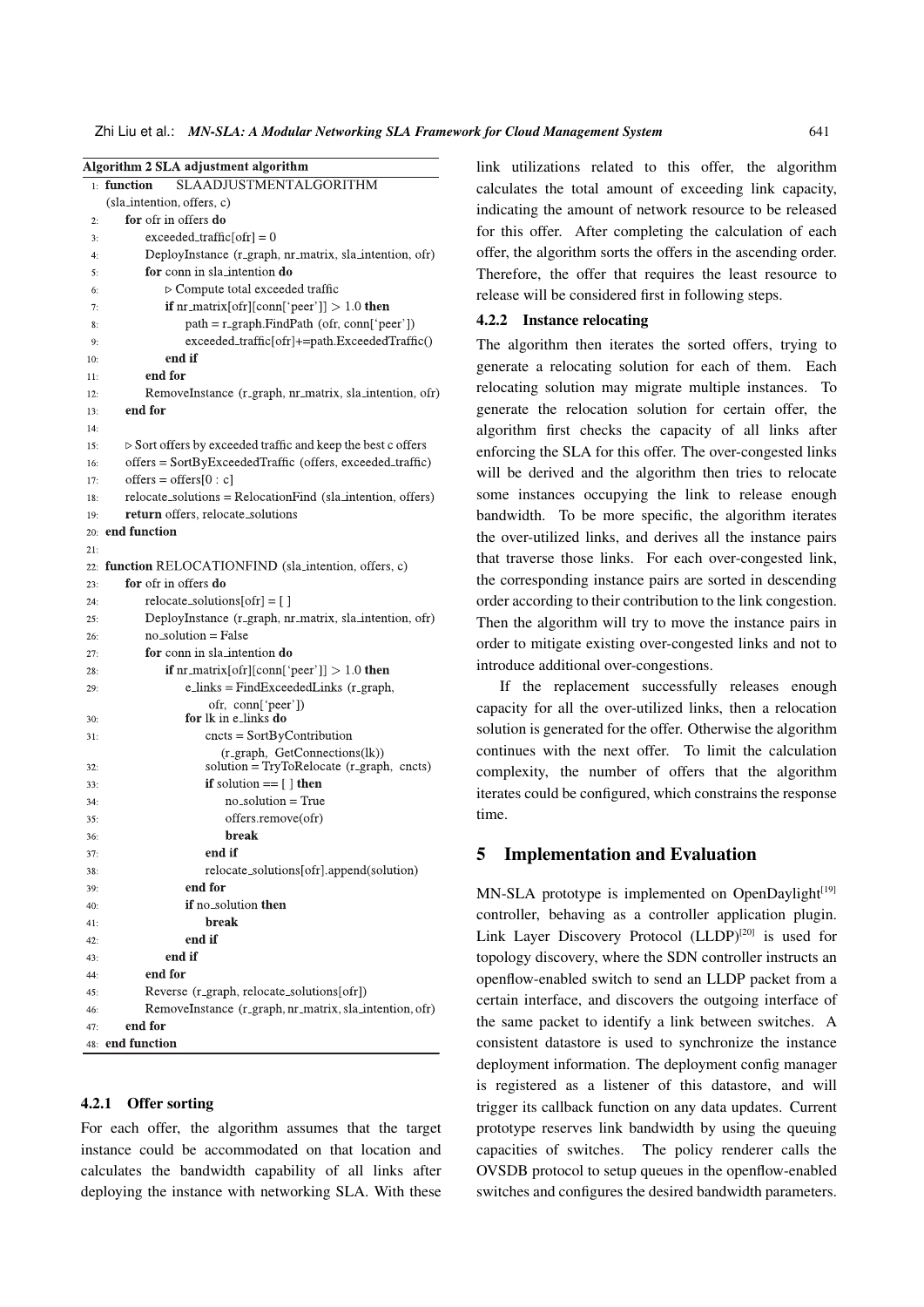It also invokes openflow protocol to direct the target traffic into these queues. In the prototype, the MN-SLA is integrated with a container management system— Kubernetes<sup>[7]</sup> and the SLA plugin is implemented as an extension of Kubernetes scheduler.

The SLA scheduling algorithm is evaluated by largescale simulations. A simulator is developed to evaluate different algorithms, modeling a cloud datacenter with a three-tier network topology (i.e., ToR, aggregation, and core)<sup>[21]</sup>. All the simulations are run with  $1000$ hosts, and each host can accommodate 4 instances. In addition, we test the algorithms with different networks over subscription ratio of 1:16 and 1:20, respectively. The input placement requests are generated according to the model similar to Fig. 1. Each user may request a network interconnecting 2–4 concatenated services, and each service may contain 5–15 instances. The input is generated at the scale of 300 users and is randomly reordered to imitate the evolvement of user services. The input requests are organized so that each request only contains one instance, and the length of the input traces is the maximum number of instances (4 000) of the simulated system.

Our scheduling algorithms have two variations, the first one (scheduling) processes the input placement requests with SLA sorting algorithm. The algorithm adopts the best offer if there is enough bandwidth capacity, otherwise the request fails and the algorithm turns to the next request. The second algorithm (with adjustment) inherits the first algorithm, and extends it with further scheduling. If the network resource is not adequate to accommodate the requests, the SLA adjustment algorithm is called to release network resource and the first adjustment solution is adopted to deploy the instance. If the adjustment succeeds, the algorithm will then retry the placement.

These proposed algorithms are compared against random placement and nearest placement algorithm. For random placement, it first selects all the available offers with enough capacity and then randomly picks a location among the available ones. Likewise, the nearest placement algorithm chooses the location with the least total distance among the available offers. Figures 3 and 4 show the results under different network oversubscription ratios. The *y*-axis represents the ratio of accepted requests, and each column depicts the distribution with 100 input traces. It is observed that the median number of accommodated instances for our first scheduling algorithm is 1.4*×*–2.3*×* that of the nearest placement algorithm, and is 15*×* that of the random placement algorithm. Especially, the proposed



Fig. 3 Scheduling results with 1:16 network oversubscription.



Fig. 4 Scheduling results with 1:20 network oversubscription.

algorithm achieves more improvement in networks with higher oversubscription ratio. In addition, the adjustment heuristic achieves the improvement of 21%– 51%, indicating that the adjustment algorithm is able to support incremental networking SLA enforcement and is promising to further improve the resource utilization.

# 6 Conclusion and Future Work

This paper introduces MN-SLA, a modular networking SLA framework for the CMS. MN-SLA is able to be integrated with existing CMSes with minimum efforts. The evaluation results show that the proposed networking SLA scheduling algorithm is able to accommodate at least 1.4*×* the number of instances of existing solutions and is promising in terms of network resource utilization. Our future work includes deployment of MN-SLA in production environment for the evaluation of its practical scalability and efficiency. Also, adding network latency into the SLA scheduling matrix and incorporating dynamic network status are also considered.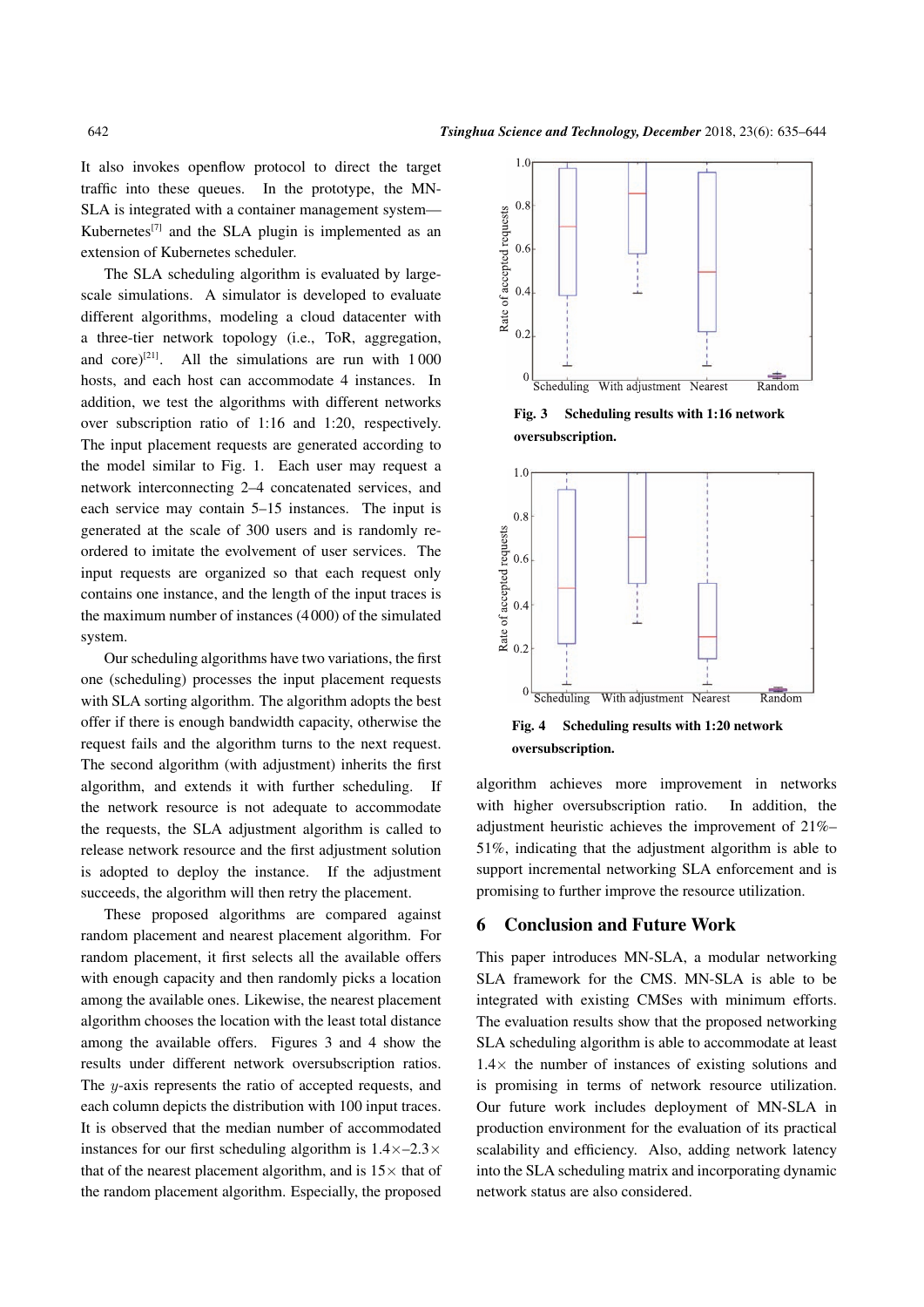### References

- [1] G. Boss, P. Malladi, D. Quan, L. Legregni, and H. Hall, Cloud computing, *IBM White Paper*, vol. 321, pp. 224– 231, 2007.
- [2] X. Wang, Z. Liu, Y. X. Qi, and J. Li, Livecloud: A lucid orchestrator for cloud datacenters, in *Cloud Computing Technology and Science (CloudCom), 2012 IEEE 4th International Conference on*, 2012, pp. 341–348.
- [3] T. Koponen, K. Amidon, P. Balland, M. Casado, A. Chanda, B. Fulton, I. Ganichev, J. Gross, P. Ingram, E. Jackson, et al., Network virtualization in multi-tenant datacenters, in *11th USENIX Symposium on Networked Systems Design and Implementation (NSDI 14)*, 2014, pp. 203–216.
- [4] V. Shivappa, An introduction to cache quality of service in linux, http://events.linuxfoundation.org/sites/events/files/ slides/presentlinuxcon\_vikas\_0.pdf, 2017.
- [5] R. Rosen, Linux containers and the future cloud, *Linux J*, no. 240, 2014.
- [6] Swarm, http://www.docker.com/products/docker-swarm, 2017.
- [7] Kubernetes, http://kubernetes.io/, 2017.
- [8] Amazon, https://aws.amazon.com/ecs/, 2017.
- [9] Azure, https://azure.microsoft.com/en-us/services/ container-service/, 2017.
- [10] Virtual machines and containers in azure, https://azure. microsoft.com/en-us/documentation/articles/virtualmachines-linux-containers/, 2017.
- [11] M. Alizadeh, A. Kabbani, T. Edsall, B. Prabhakar, A. Vahdat, and M. Yasuda, Less is more: Trading a little bandwidth for ultra-low latency in the data center, in *Presented as part of the 9th USENIX Symposium on Networked Systems Design and Implementation (NSDI 12)*, 2012, pp. 253–266.
- [12] Openstack, https://www.openstack.org/, 2017.



Yunsong Lu is chief architect of networking at Huawei North America R&D Center, and he is currently leading research projects on AI-driving networking, cloud networking, and programmable micro data plane etc. At Huawei, he founded virtual networking lab where he created Elastic Virtual

Switch (EVS), S-DNA (Software-Defined Network Acceleration), Canal (Container Networking Framework), and reactive network SLA technologies etc., which have been the fundamental building blocks of Huaweis Cloud, SDN, and NFV solutions. Previously, he worked on Solaris Networking at Sun Microsystems and Oracle, where he designed network resource management and offloading, frameworks and refactored solaris TCP/IP data path, etc.

- [13] L. Popa, G. Kumar, M. Chowdhury, A. Krishnamurthy, S. Ratnasamy, and I. Stoica, Faircloud: Sharing the network in cloud computing, in *Proceedings of the ACM SIGCOMM 2012 Conference on Applications, Technologies, Architectures, and Protocols for Computer Communication*, 2012, pp. 187–198.
- [14] T. Lam, S. Radhakrishnan, A. Vahdat, and G. Varghese, NetShare: Virtualizing data center networks across services, University of California, San Diego, Technical Report CS2010-0957, May. 2010.
- [15] H. Ballani, P. Costa, T. Karagiannis, and A. Rowstron, Towards predictable datacenter networks, in *ACM SIGCOMM Computer Communication Review*, 2011, pp. 242–253.
- [16] D. Xie, N. Ding, Y. C. Hu, and R. Kompella, The only constant is change: Incorporating time-varying network reservations in data centers, *ACM SIGCOMM Computer Communication Review*, vol. 42, no. 4, pp. 199–210, 2012.
- [17] A. Greenberg, J. R. Hamilton, N. Jain, S. Kandula, C. Kim, P. Lahiri, D. A. Maltz, P. Patel, and S. Sengupta, Vl2: A scalable and flexible data center network, in *ACM SIGCOMM Computer Communication Review*, 2009, pp. 51–62.
- [18] J. Mudigonda, P. Yalagandula, J. Mogul, B. Stiekes, and Y. Pouffary, Netlord: A scalable multi-tenant network architecture for virtualized datacenters, in *ACM SIGCOMM Computer Communication Review*, 2011, pp. 62–73.
- [19] Opendaylight, https://www.opendaylight.org, 2017.
- [20] P. Congdon, Link layer discovery protocol, RFC 2922, July. 2002.
- [21] T. Benson, A. Akella, and D. A. Maltz, Network traffic characteristics of data centers in the wild, in *Proceedings of the 10th ACM SIGCOMM Conference on Internet Measurement*, 2010, pp. 267–280.



Jun Li received the BEng and MEng degrees from Tsinghua University, China in 1985 and 1988, respectively, and the PhD degree from New Jersey Institute of Technology in 1997. He is currently a professor at the Research Institute of Information Technology, Tsinghua University, China. He was a board

director of XML global and is currently a board member or advisor of several venture capital and startup companies, including GigaDevice and Agate Logic. He is also a deputy director of the Tsinghua National Lab for Information Science and Technology. He is a co-author of more than 100 papers, and co-inventor of 10 patents. He is also a managing director of an angle fund versatile venture capital. His research interests include network security, pattern recognition, and image processing.